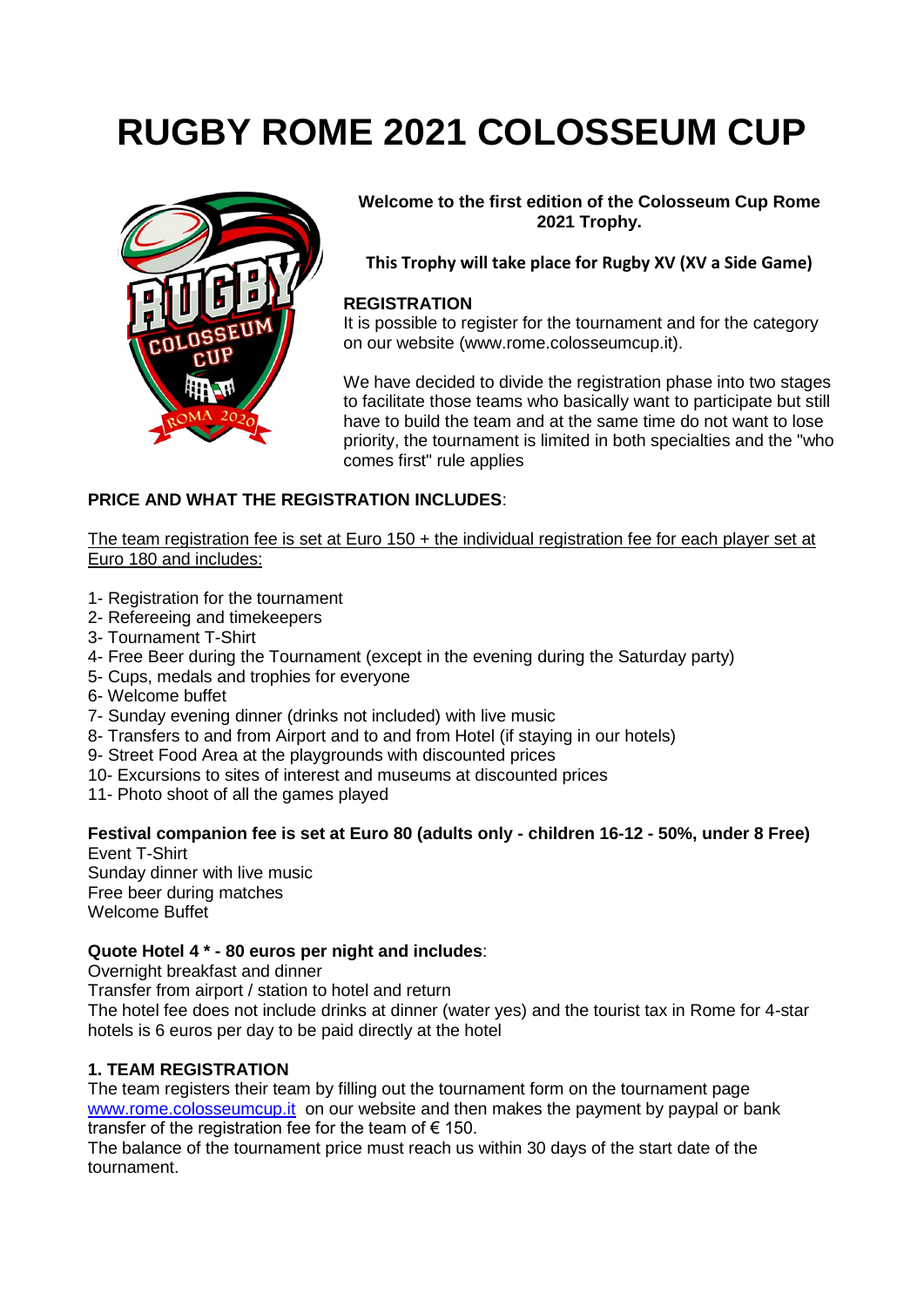The team must immediately specify whether they will take advantage of our All Inclusive package and therefore of our Hotel or not, this we need to block the rooms that are normally double rooms (any added people can also be communicated later)

Bank details for registration: Colosseum cup hockey club asd IBAN: IT34V 07601 03200 001040293910 BIC/SWIFT: BPPIITRRXXX , indicando come causale: iscrizione Colosseum CUp 2021 "nome team" .

### *HOWEVER, NOTHING WILL BE DUE AS A REGISTRATION FEE FOR BOTH THE TEAM AND THE PLAYER SONG UNTIL WE HAVE THE CERTAINTY FROM THE AUTHORITIES FOR THE EVENT UNDER COVID-19 REGULATIONS*

### **2. COMPILATION OF THE LIST OF ATHLETES AND SUPPORTERS ACCORDING TO THE DEADLINES INDICATED**

The team manager / coach or whoever completes the registration takes all responsibility that the players of his team are properly informed about all the rules of the event and that they are in good health to participate in the sporting event, therefore in good standing with the sports medical examination carried out in their own territory and that all athletes are not prejudicial to the practice of sporting activity.

The team manager will then provide the accompanying list (name, surname, year of birth, identity document).

ONLY registered players and companions will have the right to roam freely in all areas of the party, a parcel pass will be given without which access will be denied, especially to the Bar and the FREE BEER service.

### **TOURNAMENT FORMULA**

The teams, depending on the number registered, will be divided into 2 or 3 groups, each team will play two games a day organized in order to leave half a day free (morning or afternoon) to devote to an alternative activity such as visiting the city or other .

- Final stages: each team, depending on the results of Saturday, will access the final stage playing at least 1 game on Sunday, continuing the tournament with clashes ad direct elimination

However, a match scoreboard will be drawn up and published on our website after registration is complete.

### **WE LIKE TO REMIND ALL PARTICIPANTS THAT THE OBJECTIVE OF OUR TOURNAMENTS IS ALWAYS AND ONLY TO ORGANIZE SPORTS EVENTS AIMED AT ENTERTAINMENT, WHETHER IT IS RUGBY, FOOTBALL OR ICE HOCKEY.**

### **TOURNAMENT PROGRAM**

### **I. ARRIVE:**

.

Teams should arrive, for convenience, the day before the tournament starts by bus, train, car or plane.

All the teams that will be accommodated in our partner hotels will be entitled to the shuttle service to and from the airport on the day of arrival and the day of departure.

Depending on the arrival time, a large bus can be sent to transport one or more teams and it is therefore possible to wait at the airport, as well as on the day of departure all the teams will be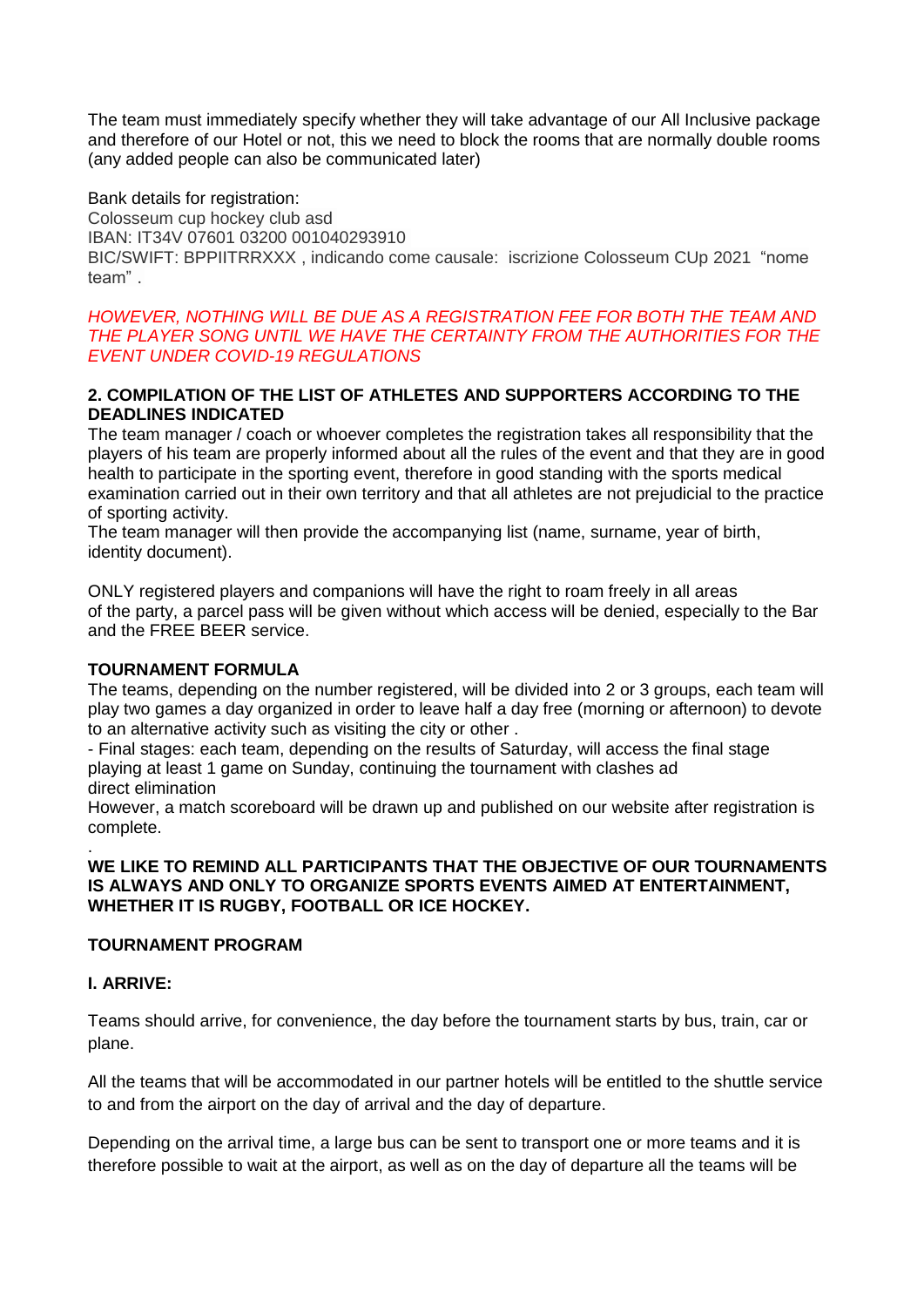transferred to the airport well in advance of their time. departure, any transfer will in any case be agreed with one of the managers of the tournament organization based on the availability of buses.

a) GUIDES. Each team will receive by email all the details of their transport and the guide who will be waiting for them at the hotel upon their arrival. A group will also be created on the WHATSApp application with the managers of each team and all our staff in order to always keep in touch.

b) TRANSPORT TO THE HOTEL. Transportation to and from the hotel on the day of arrival and departure is guaranteed by the organization for all teams who have chosen to stay in one of our partner hotels.

Transport to and from the playing fields is organized by minivan for those who will stay further away from the playing fields, generally our hotels are located no more than 500/800 meters from the fields where we play and it is therefore easy to reach the position even in feet.

c) WELCOME TO THE HOTEL AND REGISTRATION.

Upon your arrival at the Hotel one of our Hostesses will take care of receiving you, checking that you are all positioned in the rooms you requested and that everything is in order, they will deliver to the team manager the equipment for each player which consists of a bag containing

**1) Tournament neck badge that allows entry to the sports complex where the tournament takes place,**

**2) The tournament commemorative t-shirt**

**3) Access for free beer during the tournament and access to the final dinner on Sunday. Please note that access to these events will not be allowed without the identification badge;**

**4) places at the Sunday dinner are limited by the number of participants registered by the team**

**5) a copy of this information letter e**

**6) a simple form (disclaimer) to be filled in, signed and returned to the Organizing Committee via the respective hostesses on the Friday morning before kick-off**

### **7) Map of the center of Rome and directions on how to get around.**

Each Team manager will receive a number of "bags" equal to the number of registered and paying subscribers, it is strongly recommended to check by the evening that everything is in order so that if there were any errors it can be repaired immediately.

### **WELCOME APERITIF THURSDAY 13 MAY 2021**

The Organizing Committee, in order to make all the participants in the tournament known and fraternize, will offer a welcome drink on the Thursday evening before the tournament starts from 21:00 to 23:00.

Entry is allowed only to people who have the accreditation badge for this event,

they should have received from their team manager.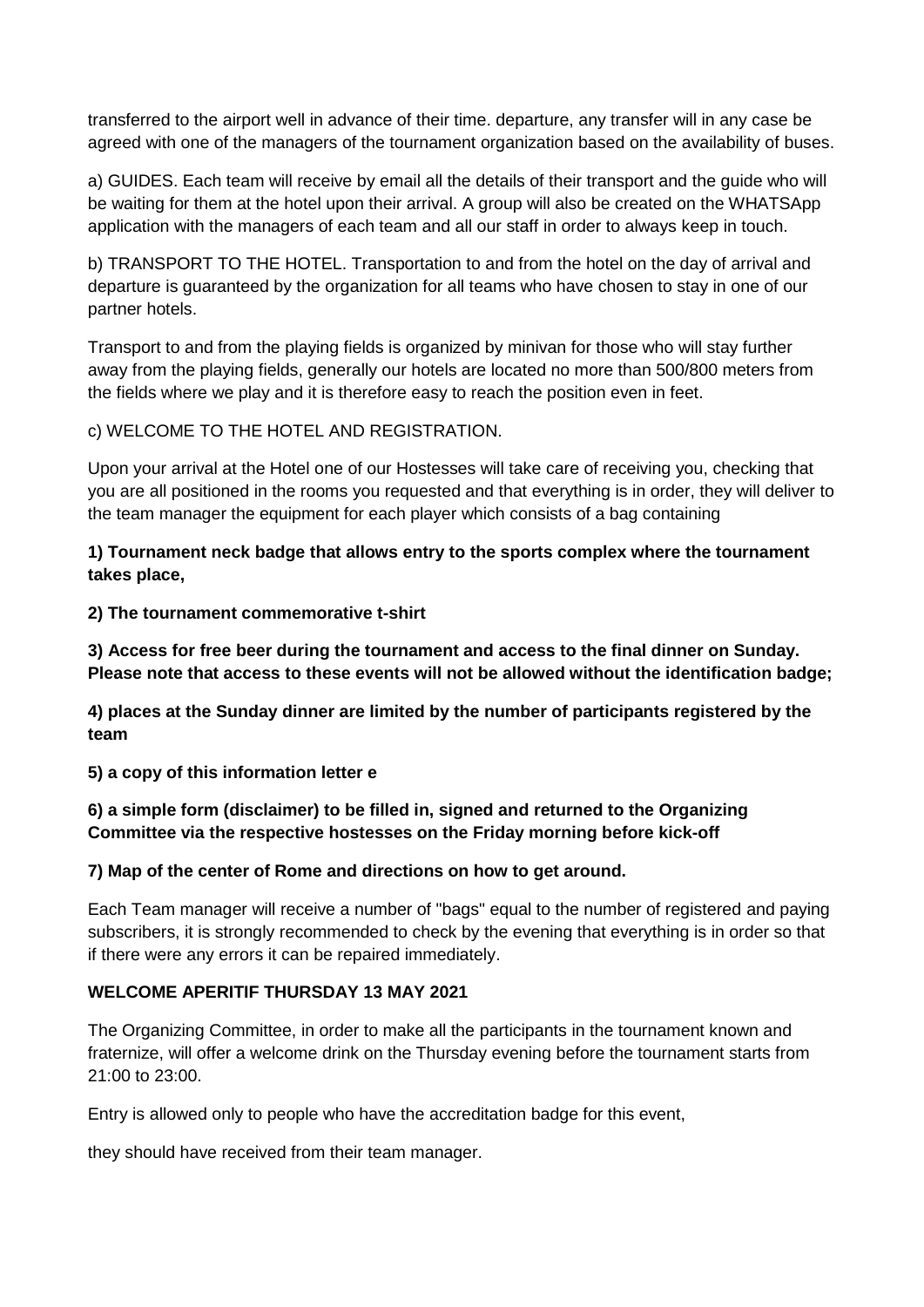Here the Local Organizing Committee of the Festival will officially open the COLOSSEUM CUP 2021

### **FIRST DAY OF TOURNAMENT: FRIDAY 14 MAY 2021:**

After breakfast at the hotel, the teams will meet, in front of their hotel, with the guide and they will be transferred by bus to the TRE FONTANE sports center.

The exact departure time from the hotels will be provided by the hostesses the day before upon arrival at the hotel or later with a whatsapp message to the team managers

### **CATEGORY**.

The Colosseum Cup is a party, a sports tournament organized to bring together people who share a great sporting passion such as rugby, a team sport capable of fostering those feelings such as brotherhood and friendship. The Colosseum Cup is consequently addressed to all lovers of this fantastic sport, therefore, having available one of the most prestigious facilities in Rome with three natural grass fields, we have decided to include the following categories:

### **OLD 35-50**

### **OLD + 50**

The kick-off of the first round of matches is scheduled for 09:30. The matches will be played in

fields available for the Festival.

A list of all participating teams and categories will be constantly updated on the site

Tournament website: [www.rome.colosseumcup.it](http://www.rome.colosseumcup.it/)

### **MATCH PROGRAM**.

Each category will be divided into two groups, each team will play at least 2 games per day, each of 2x15 min.

All teams must be ready in time for their matches according to the Schedule Delivered to Team Managers, in order to avoid unnecessary delays. Which teams will play in the specific fields and which teams should prepare for the next series of matches will be announced. All this will be available on the printed program, and on the large board inside the stadium in front of the entrance to the playing fields.

### RULES.

For both categories the Standard Rules of the XV Rugby Game will apply containing the following usual modifications for veterans:

1) no melee thrusts,

2) no kicks outside 22 m (except the free kick in touch) and

3) no lift in touches.

If check any of the actions mentioned above, a free kick will be awarded against the team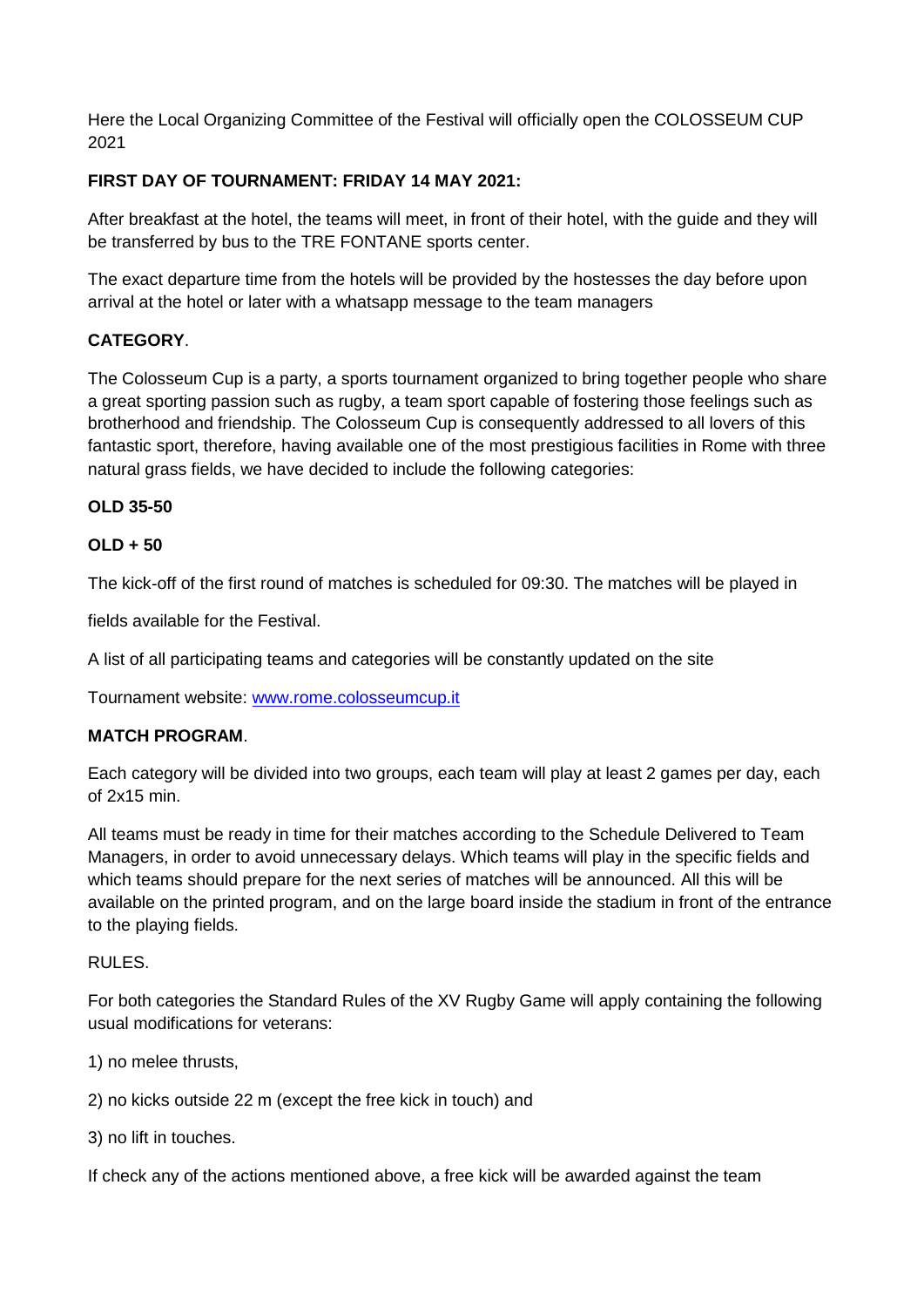who committed the foul. The maximum stroke limit with the ball is 20m, the no. 8 can catch the ball

after the scrum. No transformation after the goal.

"GOLDEN OLDIES" SPIRIT. Everyone should have fun with the "golden oldies" game therefore, we kindly ask you to respect the age, the conditions of the veterans of the opponents and the fair play: health and no injury is more important than any outcome and no violence either brutality will be tolerated.

### AGE.

All Gold category players must be at least 35 years old. In the Platinum category all players must be at least 50 years old and / or older and only in case of lack of players, max. 2 players aged 45 and over can play for a team.

**REFEREE COLOSSEUM CUP** : The organizing committee recruits professional referees for each of its events, however if any team wants to bring a referee can do so, the organizing committee guarantees the referees who arrive together with the hotel payment and a daily attendance fee, however these referees they will be assigned to referee by the referee committee and cannot then refuse to referee the games assigned to them. Referees must show up the day before the tournament for the pre-event meeting.

PRE TOURNAMENT BRIEFING The evening before the tournament a small briefing will be organized between all the team managers of the registered teams.

**INSURANCE**. Each team and each player are responsible for their own insurance and health coverage, they are required to sign the "disclaimer" form before the first kick-off.

**FOOD AND BEVERAGES**. During the course of the tournament, from the beginning of the first game to the end of the last game of the day, all tournament members and guests with badges will be able to consume unlimited beer for free (the service ends 30 minutes after the end of the last match of the day and restart the day after) and special prices will be applied at the refreshment services for lunches and sandwiches.

**WHAT TO DO AFTER THE TOURNAMENT OR ON THE FREE DAY**. The organization will try to schedule the matches of each team so that they have half a day off or in the case of the OLD a full day off (Saturday), during this time guests can take advantage of our advice to visit Rome and its beauties. Upon request, the organizing committee can organize guided tours in museums and places such as "the Colosseum" or "the Vatican Museums" or other locations, to make all this possible we ask you to communicate your request at least three weeks in advance

### **MATCHES ON SUNDAY 16 MAY 2021**:

Sunday 16th, after breakfast, the teams will move to the fields. Each team will play a minimum of 3 games, 2x15 min, in the chosen category, or a shorter game if so agreed between the teams. Start at 09.30 as scheduled.

At the end of the matches all participants can go to the hotel to change, rest and prepare for the final evening which will begin at 20:30 at the TURBACCI Brewery Restaurant with live music, the whole meal is included in the registration price for the tournament while drinks are excluded instead.